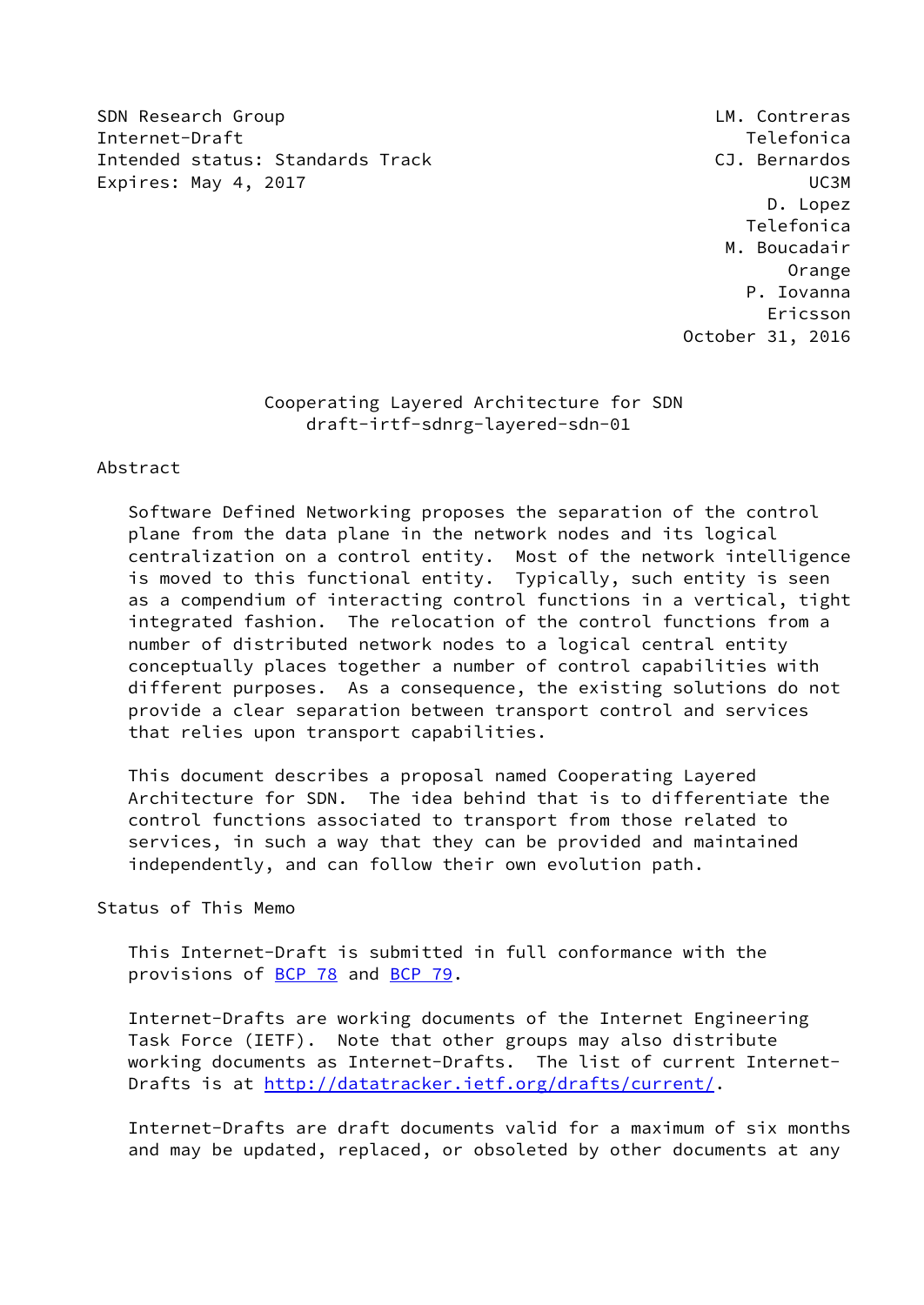Contreras, et al. Expires May 4, 2017 [Page 1]

Internet-Draft Layered SDN Architecture October 2016

 time. It is inappropriate to use Internet-Drafts as reference material or to cite them other than as "work in progress."

This Internet-Draft will expire on May 4, 2017.

Copyright Notice

 Copyright (c) 2016 IETF Trust and the persons identified as the document authors. All rights reserved.

This document is subject to **[BCP 78](https://datatracker.ietf.org/doc/pdf/bcp78)** and the IETF Trust's Legal Provisions Relating to IETF Documents [\(http://trustee.ietf.org/license-info](http://trustee.ietf.org/license-info)) in effect on the date of publication of this document. Please review these documents carefully, as they describe your rights and restrictions with respect to this document. Code Components extracted from this document must include Simplified BSD License text as described in Section 4.e of the Trust Legal Provisions and are provided without warranty as described in the Simplified BSD License.

Table of Contents

| $\mathbf{\underline{1}}$ .                                   | $\overline{3}$            |
|--------------------------------------------------------------|---------------------------|
| 2.                                                           |                           |
| 3.                                                           | $\frac{4}{5}$             |
|                                                              | $\underline{8}$           |
| $3.1.1$ . Connectivity stratum                               | $\frac{1}{9}$             |
|                                                              |                           |
|                                                              | $\frac{9}{2}$             |
|                                                              | $\frac{9}{2}$             |
|                                                              | $\overline{9}$            |
| $3.2.2.$ Management Plane                                    | 10                        |
|                                                              | 10                        |
| $\overline{4}$ .                                             | 10                        |
| Communication between SDN Controllers $\underline{11}$<br>5. |                           |
| 6.                                                           |                           |
| 6.1. Full SDN environments                                   | $\mathbf{\underline{11}}$ |
| 6.1.1. Multiple Service strata associated to a single        |                           |
| Connectivity stratum $\cdots$ 11                             |                           |
| Single service stratum associated to multiple<br>6.1.2.      |                           |
| Connectivity strata $\underline{12}$                         |                           |
|                                                              |                           |
| 6.2.1. SDN Service stratum associated to a legacy            |                           |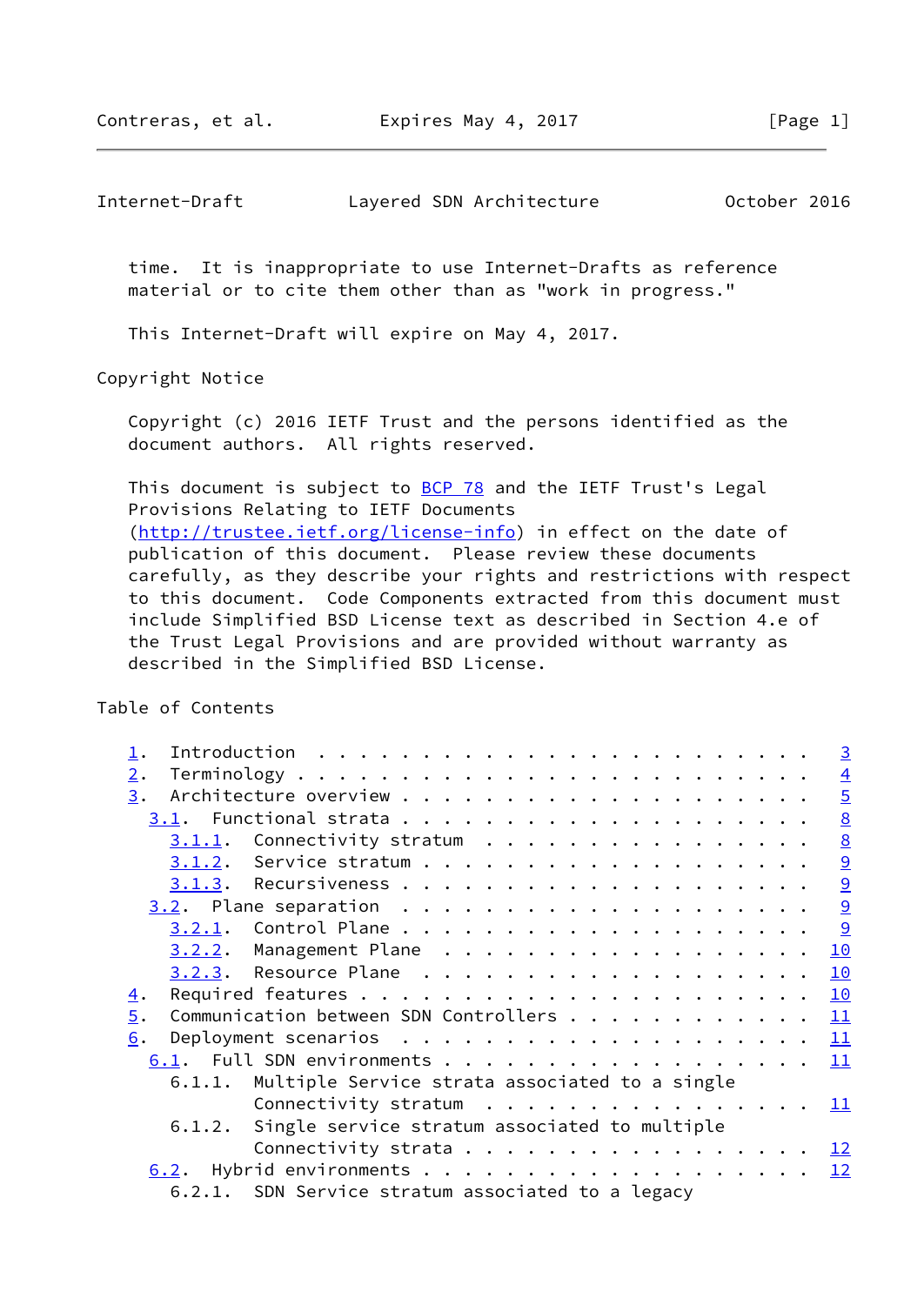| Connectivity stratum $\ldots$ 12                                       |  |  |  |
|------------------------------------------------------------------------|--|--|--|
| 6.2.2. Legacy Service stratum associated to an SDN                     |  |  |  |
| Connectivity stratum $\ldots \ldots \ldots \ldots \ldots \frac{12}{2}$ |  |  |  |
| 6.3. Multi-domain scenarios in Connectivity Stratum $\underline{12}$   |  |  |  |
|                                                                        |  |  |  |

Contreras, et al. Expires May 4, 2017 [Page 2]

<span id="page-2-1"></span>

| Internet-Draft |  | Layered SDN Architecture | October 2016 |  |
|----------------|--|--------------------------|--------------|--|
|                |  |                          |              |  |

| 7.1. Network Function Virtualization 13               |  |  |  |  |
|-------------------------------------------------------|--|--|--|--|
| 7.2. Abstraction and Control of Transport Networks 13 |  |  |  |  |
|                                                       |  |  |  |  |
|                                                       |  |  |  |  |
|                                                       |  |  |  |  |
| 10.1. Normative References 13                         |  |  |  |  |
| 10.2. Informative References 14                       |  |  |  |  |
|                                                       |  |  |  |  |

# <span id="page-2-0"></span>[1](#page-2-0). Introduction

 Software Defined Networking (SDN) proposes the separation of the control plane from the data plane in the network nodes and its logical centralization on a control entity. A programmatic interface is defined between such entity and the network nodes, which functionality is supposed to perform traffic forwarding (only). Through that interface, the control entity instructs the nodes involved in the forwarding plane and modifies their traffic forwarding behavior accordingly.

 Most of the intelligence is moved to such functional entity. Typically, such entity is seen as a compendium of interacting control functions in a vertical, tight integrated fashion.

This approach presents a number of issues:

- o Unclear responsibilities between actors involved in a service provision and delivery.
- o Complex reuse of functions for the provision of services.
- o Closed, monolithic control architectures.
- o Difficult interoperability and interchangeability of functional components.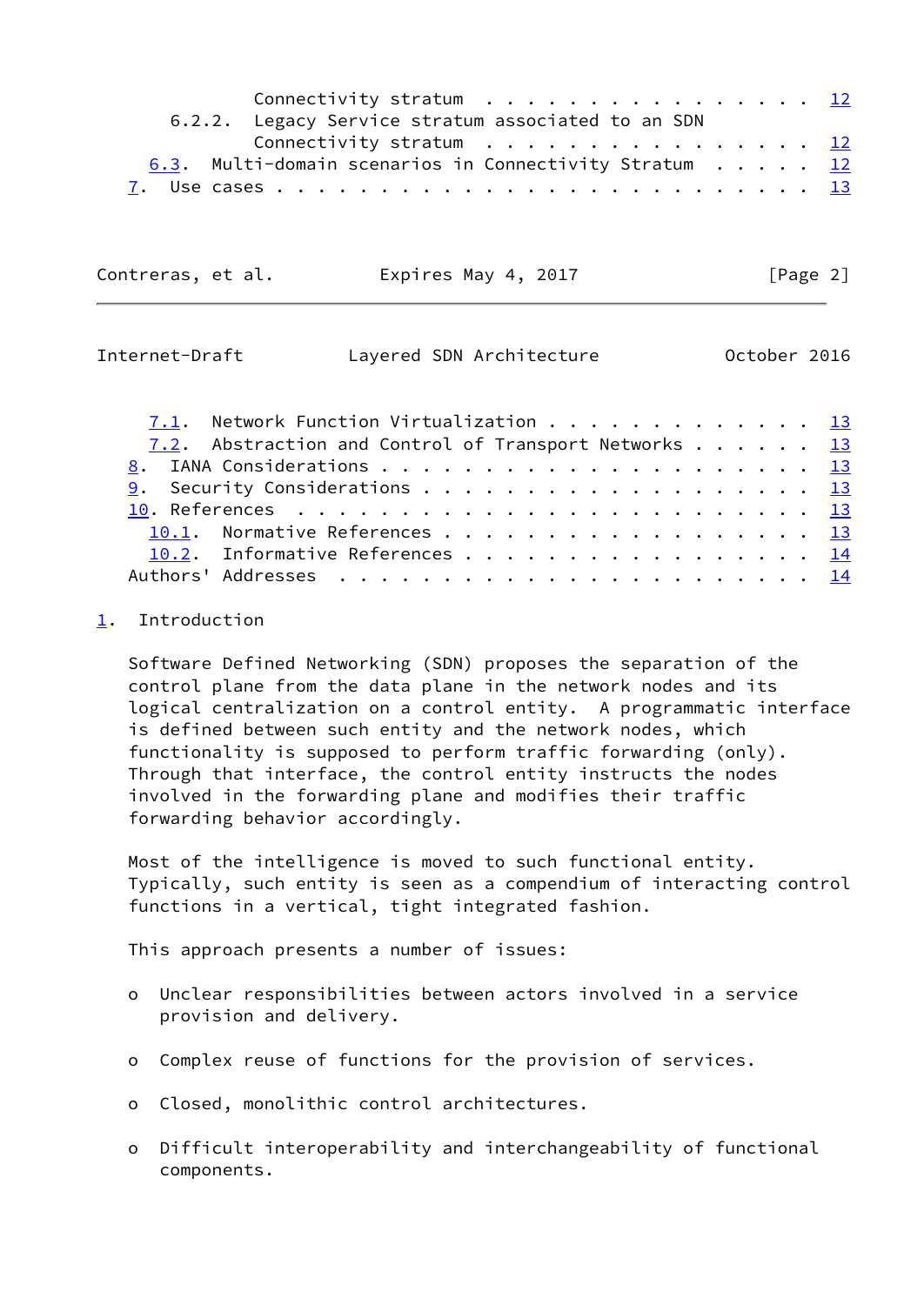- o Blurred business boundaries among providers.
- o Complex service/network diagnosis and troubleshooting, particularly to determine which segment is responsible for a failure.

 The relocation of the control functions from a number of distributed network nodes to another entity conceptually places together a number of control capabilities with different purposes. As a consequence, the existing solutions do not provide a clear separation between services and transport control.

| Contreras, et al. | Expires May 4, 2017 | [Page 3] |
|-------------------|---------------------|----------|
|-------------------|---------------------|----------|

<span id="page-3-1"></span>

| Internet-Draft |  | Layered SDN Architecture | October 2016 |  |
|----------------|--|--------------------------|--------------|--|
|                |  |                          |              |  |

 This document describes a proposal named Cooperating Layered Architecture for SDN (CLAS). The idea behind that is to differentiate the control functions associated to transport from those related to services, in such a way that they can be provided and maintained independently, and can follow their own evolution path.

 Despite such differentiation it is required a close cooperation between service and transport layers and associated components to provide an efficient usage of the resources.

<span id="page-3-0"></span>[2](#page-3-0). Terminology

 The key words "MUST", "MUST NOT", "REQUIRED", "SHALL", "SHALL NOT", "SHOULD", "SHOULD NOT", "RECOMMENDED", "MAY", and "OPTIONAL" in this document are to be interpreted as described in [RFC2119](https://datatracker.ietf.org/doc/pdf/rfc2119) [\[RFC2119](https://datatracker.ietf.org/doc/pdf/rfc2119)].

This document makes use of the following terms:

- o Transport: denotes the transfer capabilities offered by a networking infrastructure. The transfer capabilities can rely upon pure IP techniques, or other means such as MPLS or optics.
- o Service: denote a logical construct that make use of transport capabilities. This document does not make any assumption on the functional perimeter of a service that can be built above a transport infrastructure. As such, a service can be an offering that is offered to customers or be invoked for the delivery of another (added-value) service.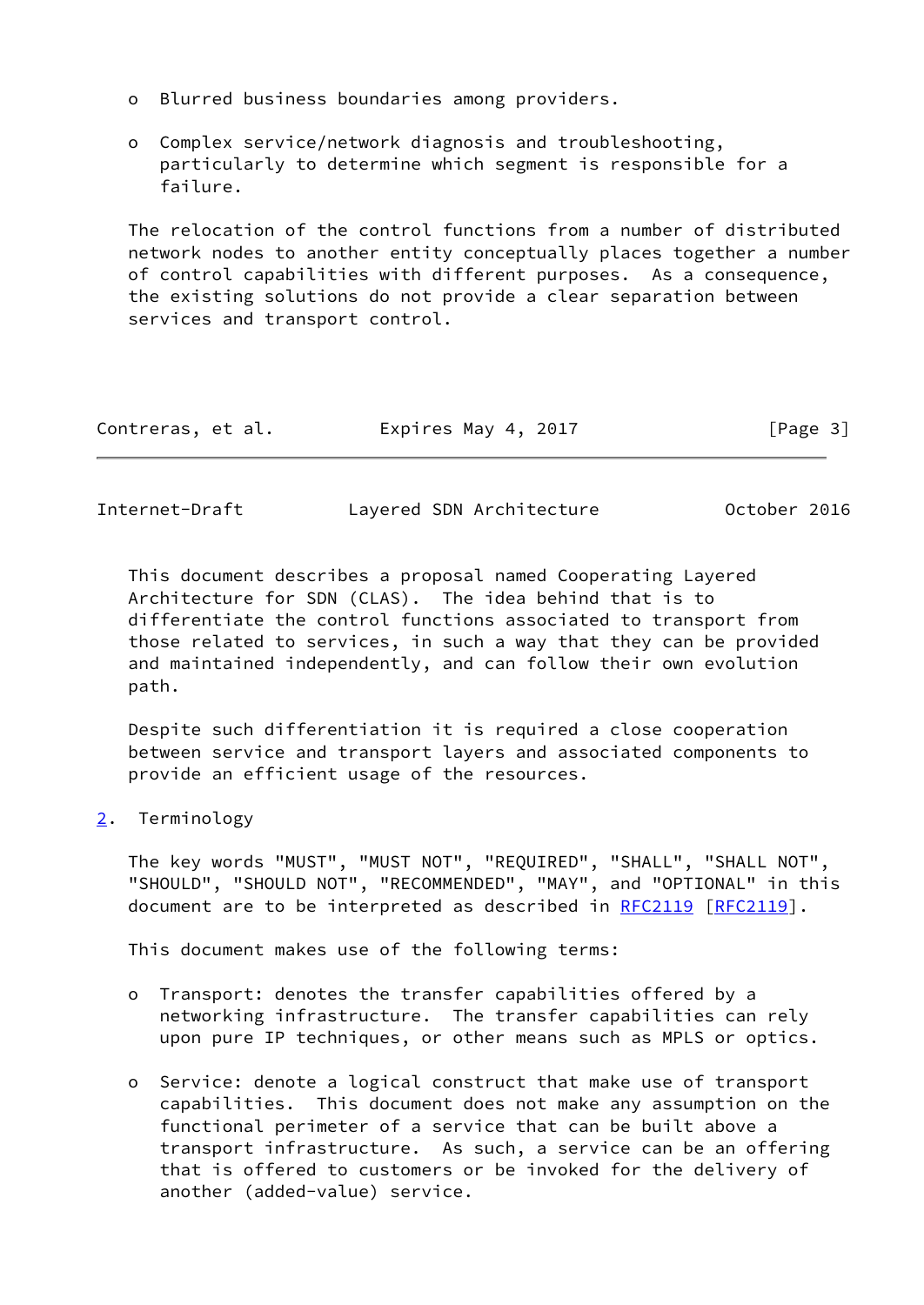o SDN intelligence: refers to the decision-making process that is hosted by a node or a set of nodes. The intelligence can be centralized or distributed. Both schemes are within the scope of this document. The SDN intelligence relies on inputs form various functional blocks such as: network topology discovery, service topology discovery, resource allocation, business guidelines, customer profiles, service profiles, etc. The exact decomposition of an SDN intelligence, apart from the layering discussed in this document, is out of scope.

Additionally, the following acronyms are used in this document.

CLAS: Cooperating Layered Architecture for SDN

FCAPS: Fault, Configuration, Accounting, Performance and Security

SDN: Software Defined Networking

| Contreras, et al. | Expires May 4, 2017 | [Page 4] |
|-------------------|---------------------|----------|
|                   |                     |          |

<span id="page-4-1"></span>Internet-Draft Layered SDN Architecture October 2016

SLA: Service Level Agreement

<span id="page-4-0"></span>[3](#page-4-0). Architecture overview

 Current operator networks support multiple services (e.g., VoIP, IPTV, mobile VoIP, critical mission applications, etc.) on a variety of transport technologies. The provision and delivery of a service independently of the underlying transport capabilities requires a separation of the service related functionalities and an abstraction of the transport network to hide the specificities of underlying transfer techniques while offering a common set of capabilities.

 Such separation can provide configuration flexibility and adaptability from the point of view of either the services or the transport network. Multiple services can be provided on top of a common transport infrastructure, and similarly, different technologies can accommodate the connectivity requirements of a certain service. A close coordination among them is required for a consistent service delivery (inter-layer cooperation).

This document focuses particularly on: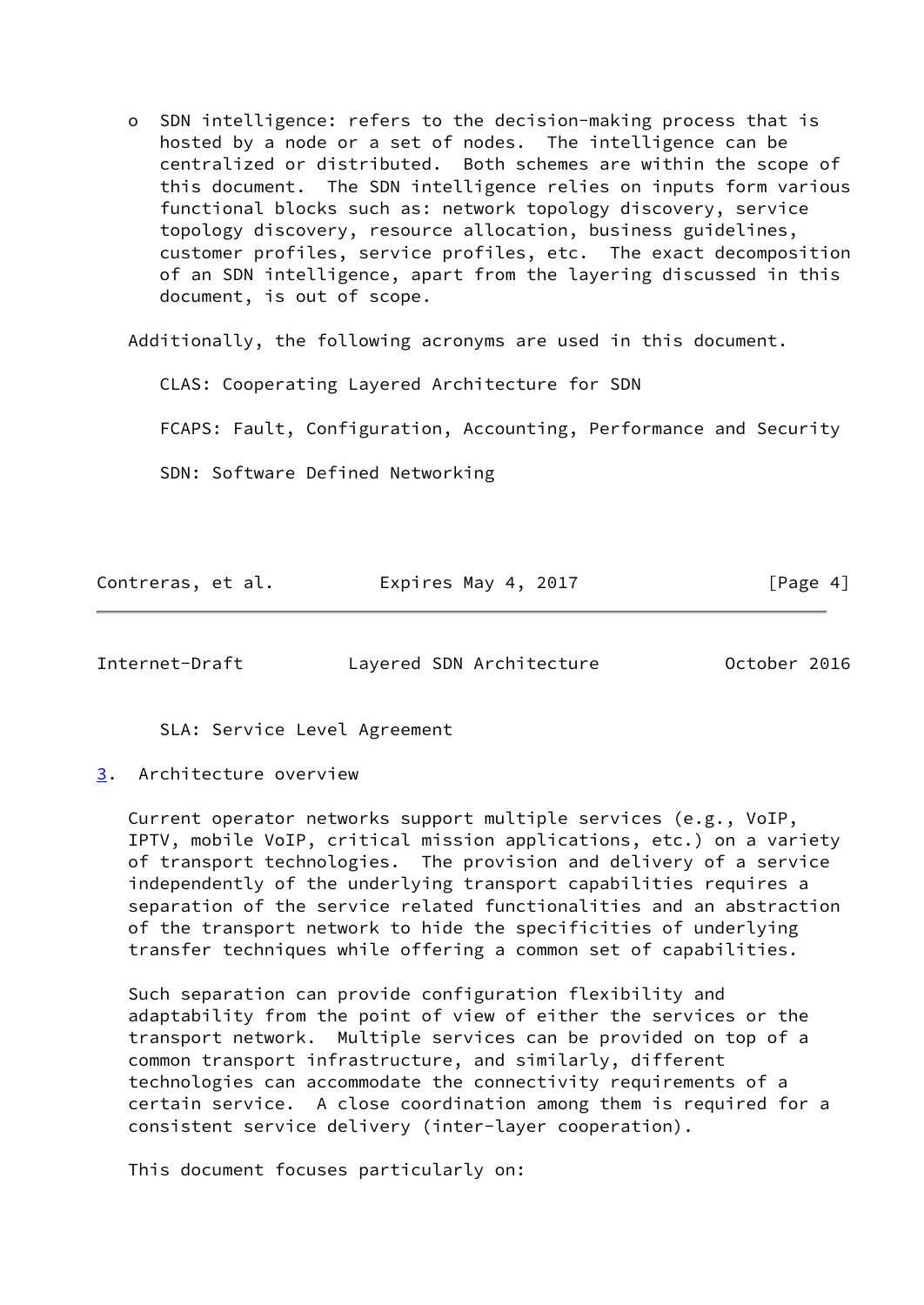- o Means to expose transport capabilities to external services.
- o Means to capture service requirements of services.
- o Means to notify service intelligence with underlying transport events, for example to adjust service decision-making process with underlying transport events.
- o Means to instruct the underlying transport capabilities to accommodate new requirements, etc.

 An example is to guarantee some Quality of Service (QoS) levels. Different QoS-based offerings could be present at both service and transport layers. Vertical mechanisms for linking both service and transport QoS mechanisms should be in place to provide the quality guarantees to the end user.

 CLAS architecture assumes that the logically centralized control functions are separated in two functional blocks or layers. One of the functional blocks comprises the service-related functions, whereas the other one contains the transport-related functions. The cooperation between the two layers is considered to be implemented through standard interfaces.

 Figure 1 shows the CLAS architecture. It is based on functional separation in the NGN architecture defined by the ITU-T in  $[Y.2011]$  $[Y.2011]$  $[Y.2011]$ .

| Contreras, et al. | Expires May 4, 2017 | [Page 5] |
|-------------------|---------------------|----------|
|                   |                     |          |

 Two strata of functionality are defined, namely the Service Stratum, comprising the service-related functions, and the Connectivity Stratum, covering the transport ones. The functions on each of these layers are further grouped on control, management and user (or data) planes.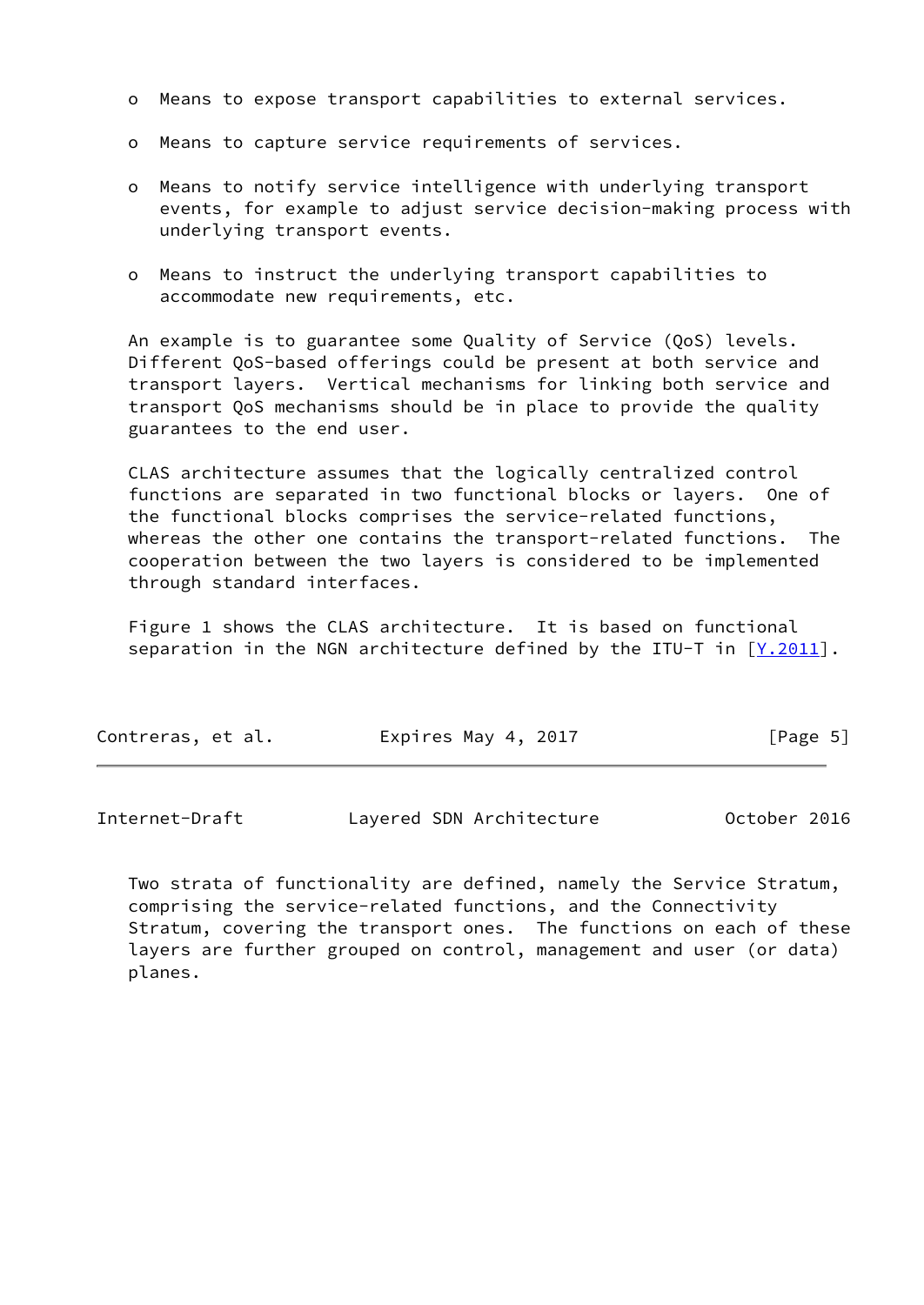Contreras, et al. Expires May 4, 2017 [Page 6]

Internet-Draft Layered SDN Architecture October 2016

North Bound Interface

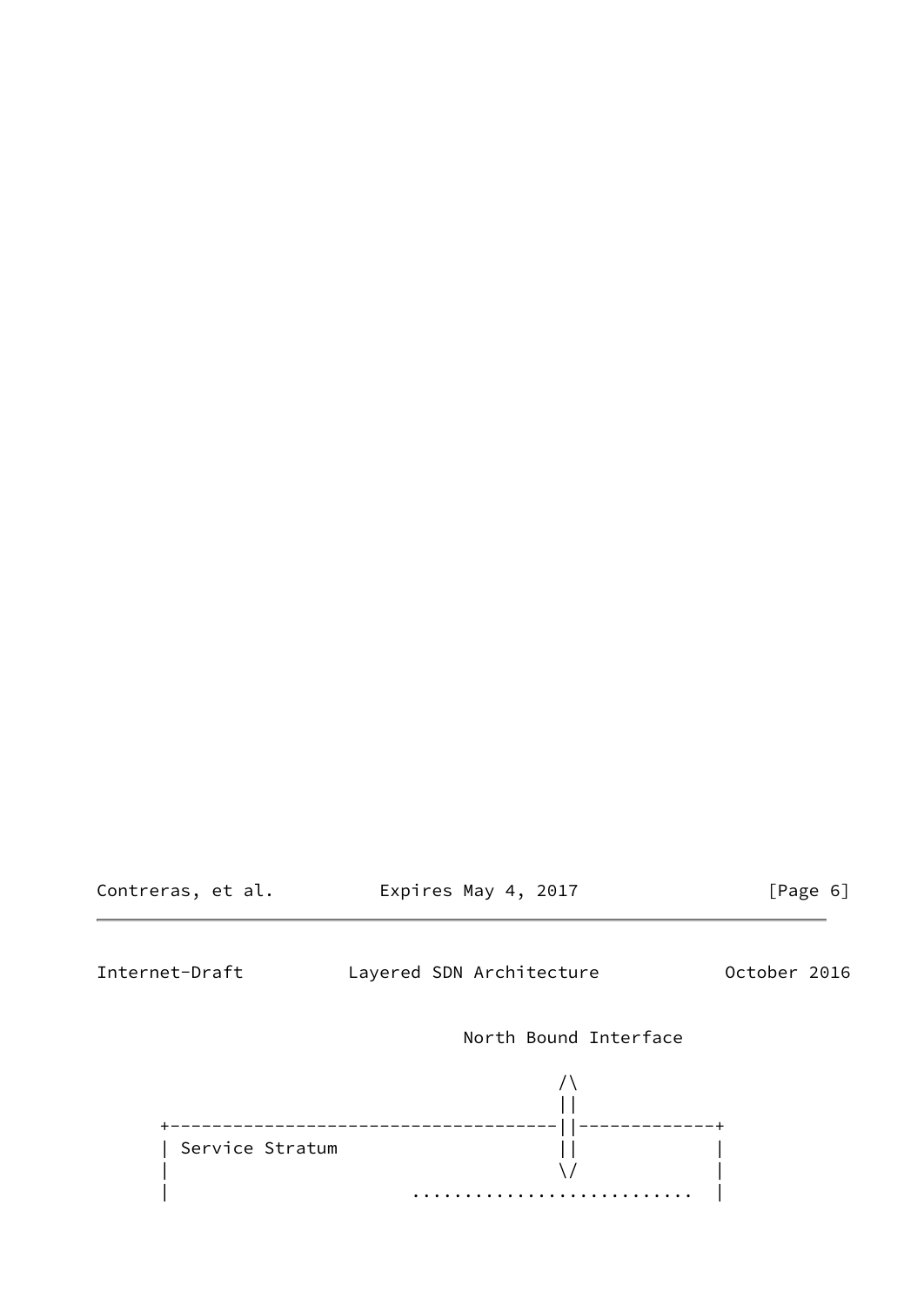

Figure 1: Cooperating Layered Architecture for SDN

 In the CLAS architecture both the control and management functions are the ones logically centralized in one or a set of SDN controllers, in such a way that separated SDN controllers are present

Contreras, et al. 
Expires May 4, 2017  $[Page 7]$ 

<span id="page-7-0"></span>Internet-Draft Layered SDN Architecture October 2016

in the Service and Connectivity strata. Furthermore, the generic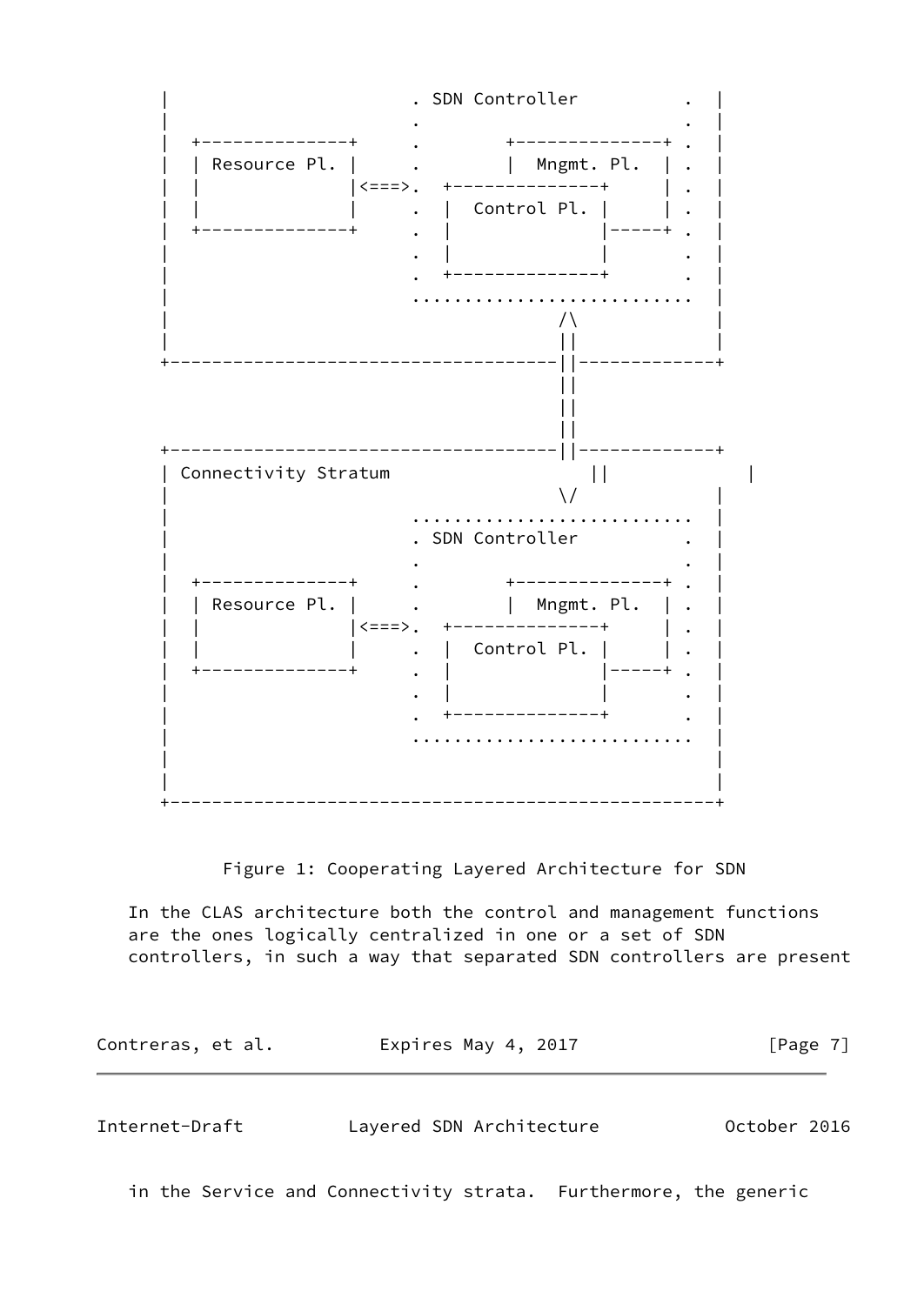user or data plane functions included in the NGN architecture are referred here as resource plane functions. The resource plane in each stratum is controlled by the corresponding SDN controller through a standard interface.

 The SDN controllers cooperate for the provision and delivery of services. There is a hierarchy in which the Service SDN controller requests transport capabilities to the Transport SDN controller. Furthermore, the Transport SDN controller interacts with the Service SDN controller to inform it about events in the transport network that can motivate actions in the service layer.

 The Service SDN controller acts as a client of the Transport SDN controller.

 Despite it is not shown in the figure, the Resource planes of each stratum could be connected. This will depend on the kind of service provided. Furthermore, the Service stratum could offer an interface towards external applications to expose network service capabilities to those applications or customers.

 This document does assume that SDN techniques can be enabled jointly with other distributed means (e.g., IGP).

<span id="page-8-0"></span>[3.1](#page-8-0). Functional strata

 As described before, the functional split separates transport-related functions from service-related functions. Both strata cooperate for a consistent service delivery.

Consistecy is determined and characterized by the service layer.

 Communication between these two components could be implemented using a variety of means (such as [\[I-D.boucadair-connectivity-provisioning-protocol](#page-14-8)], Intermediate- Controller Plane Interface (I-CPI) [[ONFArch\]](#page-15-0), etc).

# <span id="page-8-1"></span>[3.1.1](#page-8-1). Connectivity stratum

 The Connectivity stratum comprises the functions focused on the transfer of data between the communication end points (e.g., between end-user devices, between two service gateways, etc.). The data forwarding nodes are controlled and managed by the Transport SDN component. The Control plane in the SDN controller is in charge of instructing the forwarding devices to build the end to end data path for each communication or to make sure forwarding service is appropriately setup. Forwarding may not be rely on the sole pre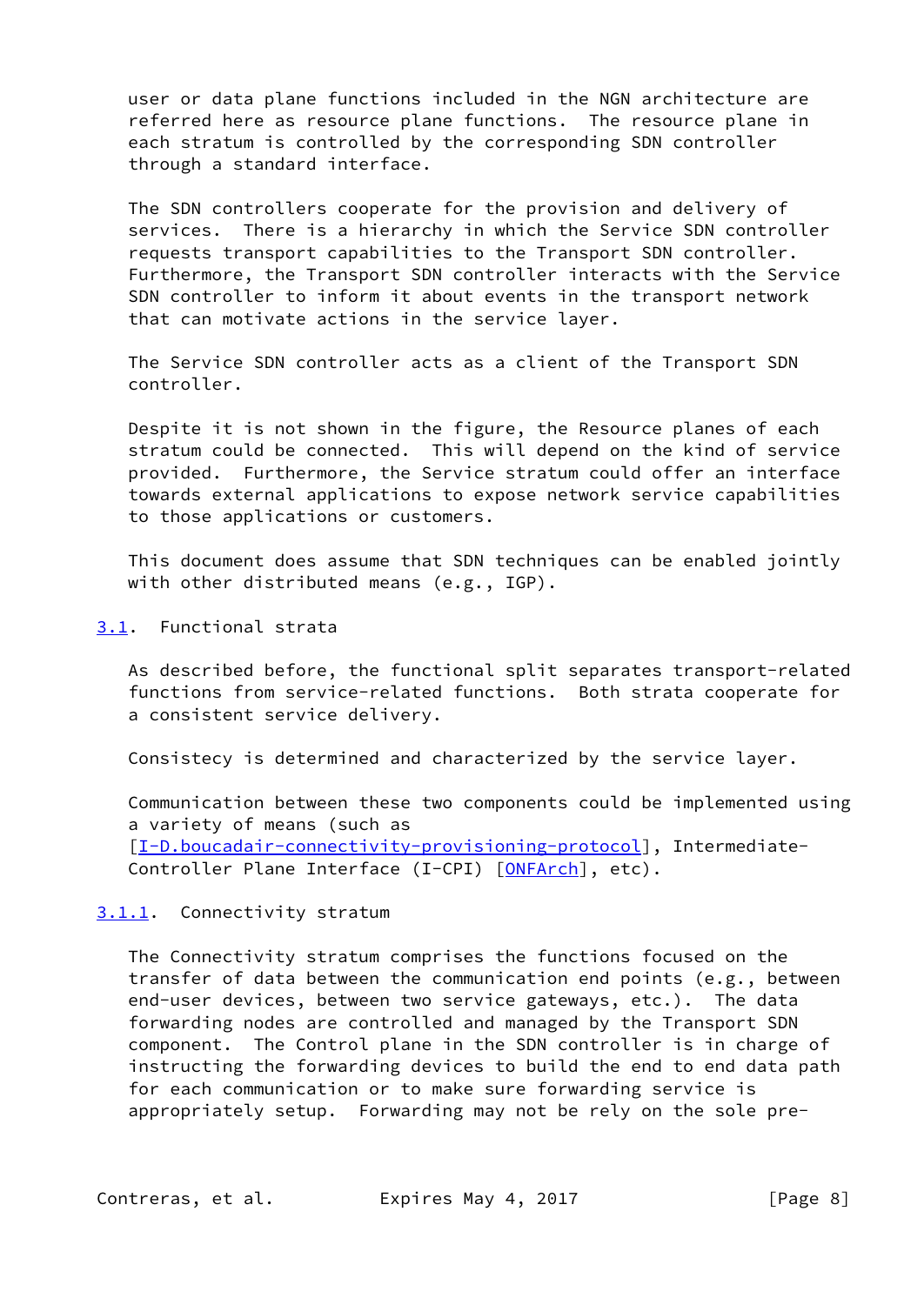<span id="page-9-1"></span> configured entries; dynamic means can be enabled so that involved nodes can build dynamically routing and forwarding paths. Finally, the Management plane performs management functions (i.e., FCAPS) on those devices, like fault or performance management, as part of the Connectivity stratum capabilities.

### <span id="page-9-0"></span>[3.1.2](#page-9-0). Service stratum

 The Service stratum contains the functions related to the provision of services and the capabilities offered to external applications. The Resource plane consists of the resources involved in the service delivery, such as computing resources, registries, databases, etc. The Control plane is in charge of controlling and configuring those resources, as well as interacting with the Control plane of the Transport stratum in client mode for requesting transport capabilities for a given service. In the same way, the Management plane implements management actions on the service-related resources and interacts with the Management plane in the Connectivity stratum for a cooperating management between layers.

# <span id="page-9-2"></span>[3.1.3](#page-9-2). Recursiveness

 Recursive layering can happen in some usage scenarios in which the Connectivity Stratum is itself structured in Service and Connectivity Stratum. This could be the case of the provision of a transport services complemented with advanced capabilities additional to the pure data transport (e.g., maintenance of a given SLA [[RFC7297](https://datatracker.ietf.org/doc/pdf/rfc7297)]).

# <span id="page-9-3"></span>[3.2](#page-9-3). Plane separation

 The CLAS architecture leverages on the SDN proposition of plane separation. As mentioned before, three different planes are considered for each stratum. The communication among these three planes (and with the corresponding plane in other strata) is based on open, standard interfaces.

## <span id="page-9-4"></span>[3.2.1](#page-9-4). Control Plane

 The Control plane logically centralizes the control functions of each stratum and directly controls the corresponding resources. [\[RFC7426](https://datatracker.ietf.org/doc/pdf/rfc7426)] introduces the role of the control plane in a SDN architecture. This plane is part of an SDN controller, and can interact with other control planes in the same or different strata for accomplishing control functions.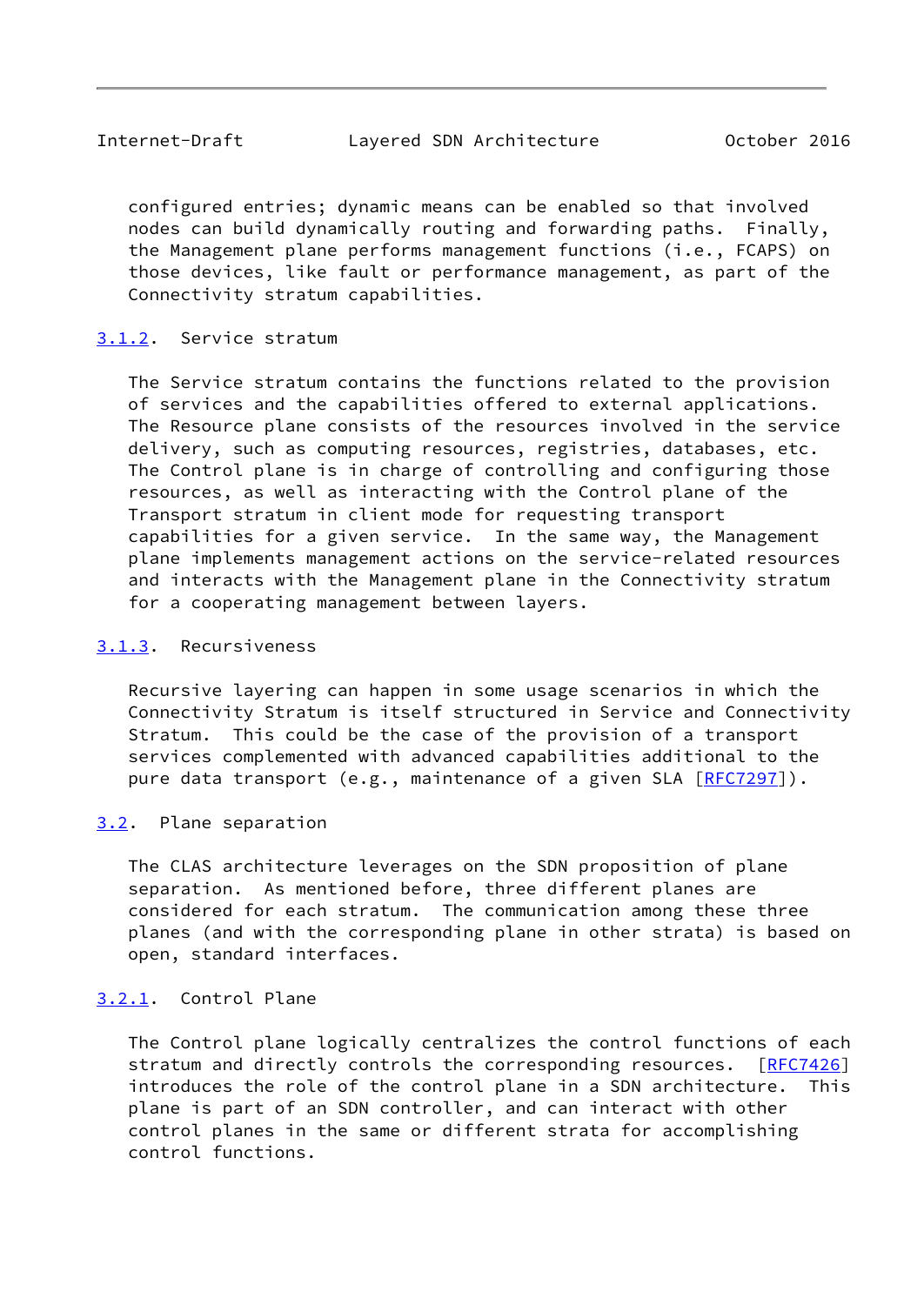<span id="page-10-1"></span>Internet-Draft Layered SDN Architecture October 2016

### <span id="page-10-0"></span>[3.2.2](#page-10-0). Management Plane

 The Management plane logically centralizes the management functions for each stratum, including the management of the Control and Resource planes. [[RFC7426](https://datatracker.ietf.org/doc/pdf/rfc7426)] describes the functions of the management plane in a SDN environment. This plane is also part of the SDN controller, and can interact with the corresponding management planes residing in SDN controllers of the same or different strata.

<span id="page-10-2"></span>[3.2.3](#page-10-2). Resource Plane

 The Resource plane comprises the resources for either the transport or the service functions. In some cases the service resources can be connected to the transport ones (e.g., being the terminating points of a transport function) whereas in other cases it can be decoupled from the transport resources (e.g., one database keeping some register for the end user). Both forwarding and operational planes proposed in [\[RFC7426](https://datatracker.ietf.org/doc/pdf/rfc7426)] would be part of the Resource plane in this architecture.

<span id="page-10-3"></span>[4](#page-10-3). Required features

 A number of features are required to be supported by the CLAS architecture.

- o Abstraction: the mapping of physical resources into the corresponding abstracted resources.
- o Service parameter translation: translation of service parameters (e.g., in the form of SLAs) to transport parameters (or capabilities) according to different policies.
- o Monitoring: mechanisms (e.g. event notifications) available in order to dynamically update the (abstracted) resources' status taking in to account e.g. the traffic load.
- o Resource computation: functions able to decide which resources will be used for a given service request. As an example, functions like PCE could be used to compute/select/decide a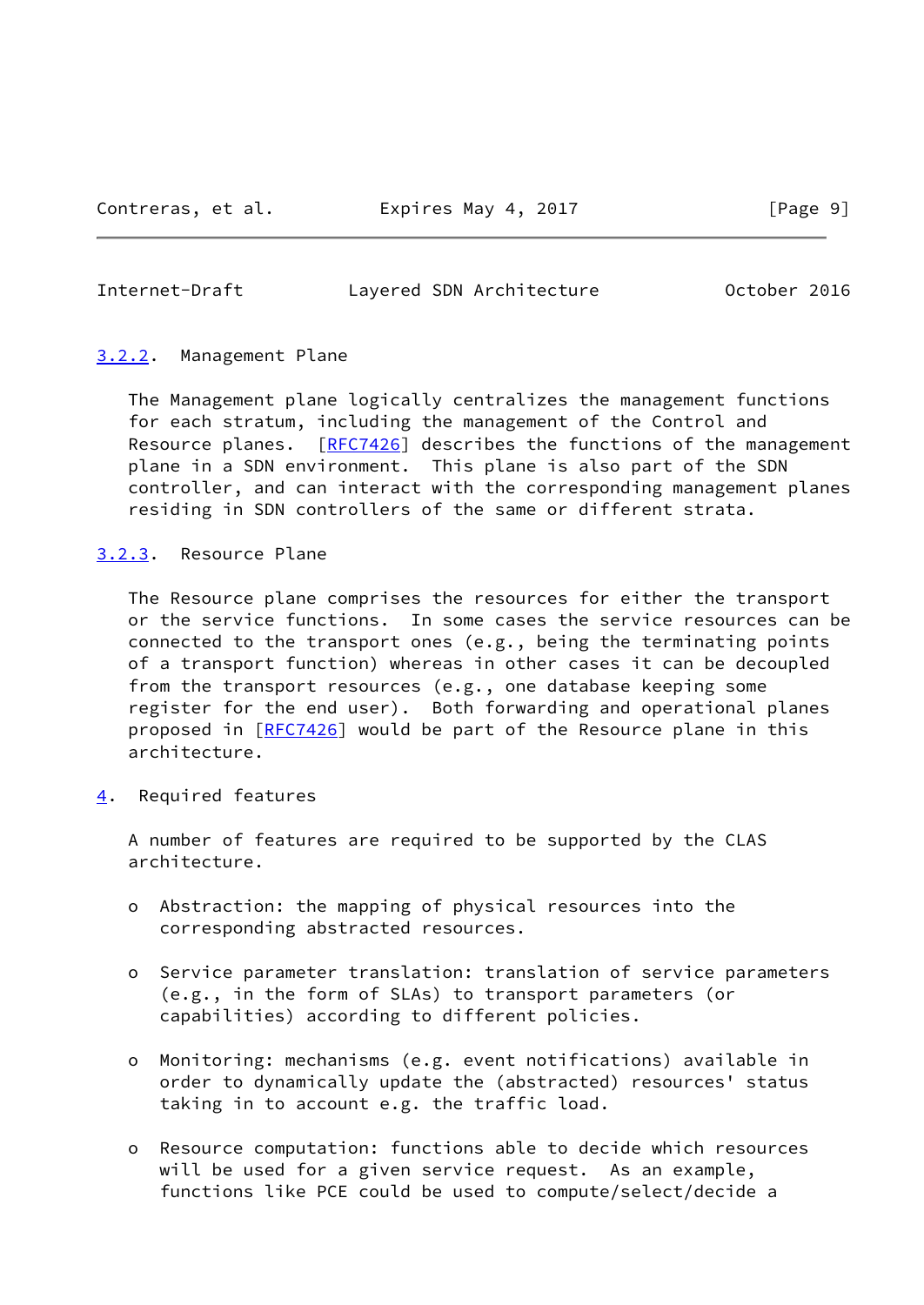certain path.

- o Orchestration: ability to combine diverse resources (e.g., IT and network resources) in an optimal way.
- o Accounting: record of resource usage.
- o Security: secure communication among components, preventing e.g. DoS attacks.

| Contreras, et al. | Expires May 4, 2017 | [Page 10] |  |
|-------------------|---------------------|-----------|--|
|-------------------|---------------------|-----------|--|

<span id="page-11-1"></span>Internet-Draft Layered SDN Architecture October 2016

<span id="page-11-0"></span>[5](#page-11-0). Communication between SDN Controllers

 The SDN Controller residing respectively in the Service and the Connectivity Stratum need to establish a tight coordination. Mechanisms for transfer relevant information for each stratum should be defined.

 From the Service perspective, the Service SDN controller needs to easily access transport resources through well defined APIs to access the capabilities offered by the Connectivity Stratum. There could be different ways of obtainign such transport-aware information, i.e., by discovering or publishing mechanisms. In the former case the Service SDN Controller could be able of handling complete information about the transport capabilities (including resources) offered by the Connectivity Stratum. In the latter case, the Connectivity Stratum exposes available capabilities e.g. through a catalog, reducing the amount of detail of the underlying network.

 On the other hand, the Connectivity Stratum requires to properly capture Service requirements. These can include SLA requirements with specific metrics (such as delay), level of protection to be provided, max/min capacity, applicable resource constraints, etc.

 The communication between controllers should be also secure, preventing denial of service.

<span id="page-11-2"></span>[6](#page-11-2). Deployment scenarios

 Different situations can be found depending on the characteristics of the networks involved in a given deployment.

<span id="page-11-3"></span>[6.1](#page-11-3). Full SDN environments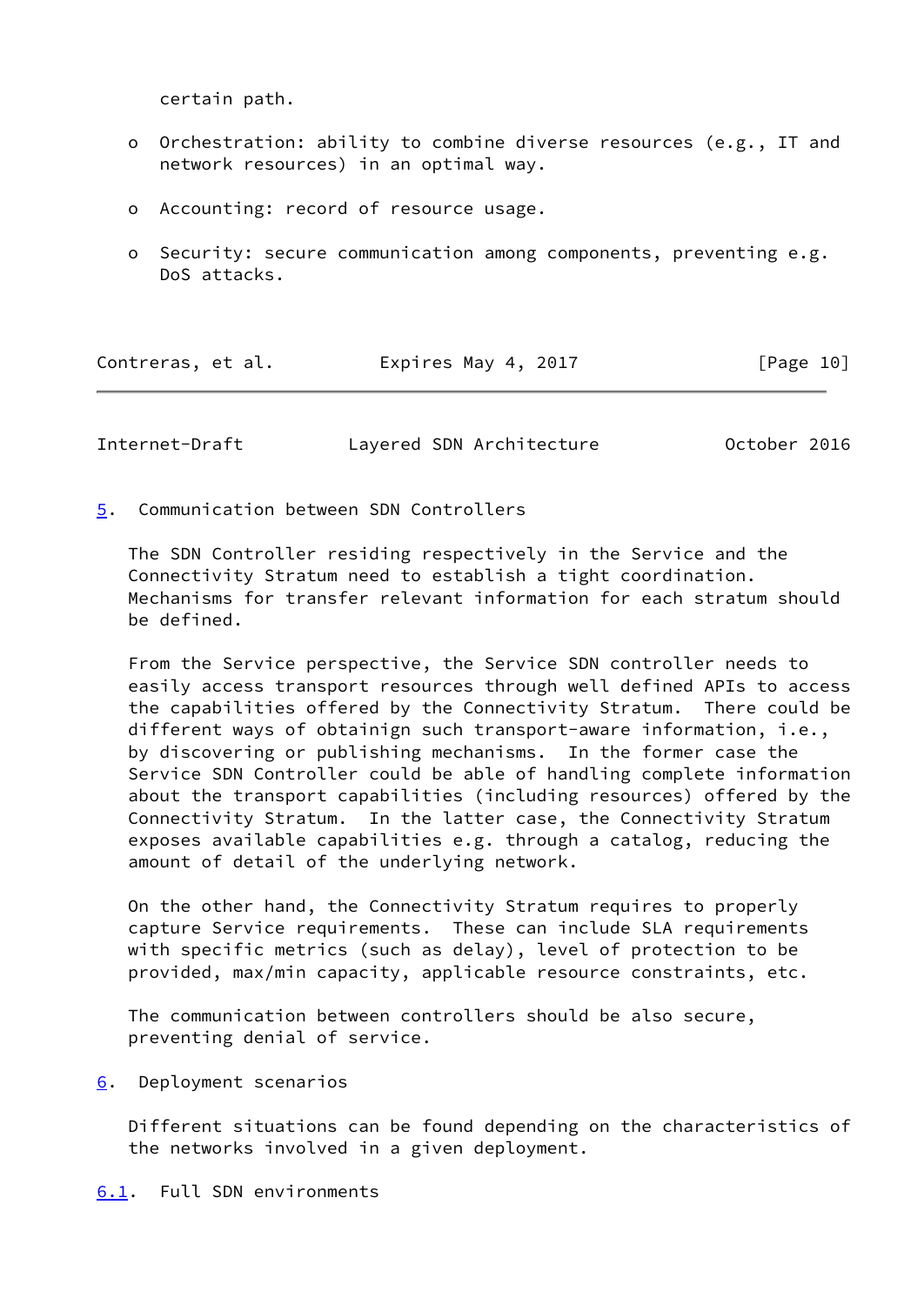This case considers the fact that the networks involved in the provision and delivery of a given service have SDN capabilities.

<span id="page-12-2"></span>[6.1.1](#page-12-2). Multiple Service strata associated to a single Connectivity stratum

 A single Connectivity stratum can provide transfer functions to more than one Service strata. The Connectivity stratum offers a standard interface to each of the Service strata. The Service strata are the clients of the Connectivity stratum. Some of the capabilities offered by the Connectivity stratum can be isolation of the transport resources (slicing), independent routing, etc.

| Contreras, et al. | Expires May 4, 2017 | [Page 11] |
|-------------------|---------------------|-----------|
|-------------------|---------------------|-----------|

<span id="page-12-0"></span>Internet-Draft Layered SDN Architecture October 2016

# <span id="page-12-3"></span>[6.1.2](#page-12-3). Single service stratum associated to multiple Connectivity strata

 A single Service stratum can make use of different Connectivity strata for the provision of a certain service. The Service stratum interfaces each of the Connectivity strata with standard protocols, and orchestrates the provided transfer capabilities for building the end to end transport needs.

<span id="page-12-1"></span>[6.2](#page-12-1). Hybrid environments

 This case considers scenarios where one of the strata is legacy totally or in part.

<span id="page-12-4"></span>[6.2.1](#page-12-4). SDN Service stratum associated to a legacy Connectivity stratum

 An SDN service stratum can interact with a legacy Connectivity stratum through some interworking function able to adapt SDN-based control and management service-related commands to legacy transport related protocols, as expected by the legacy Connectivity stratum. The SDN controller in the Service stratum is not aware of the legacy nature of the underlying Connectivity stratum.

<span id="page-12-5"></span>[6.2.2](#page-12-5). Legacy Service stratum associated to an SDN Connectivity stratum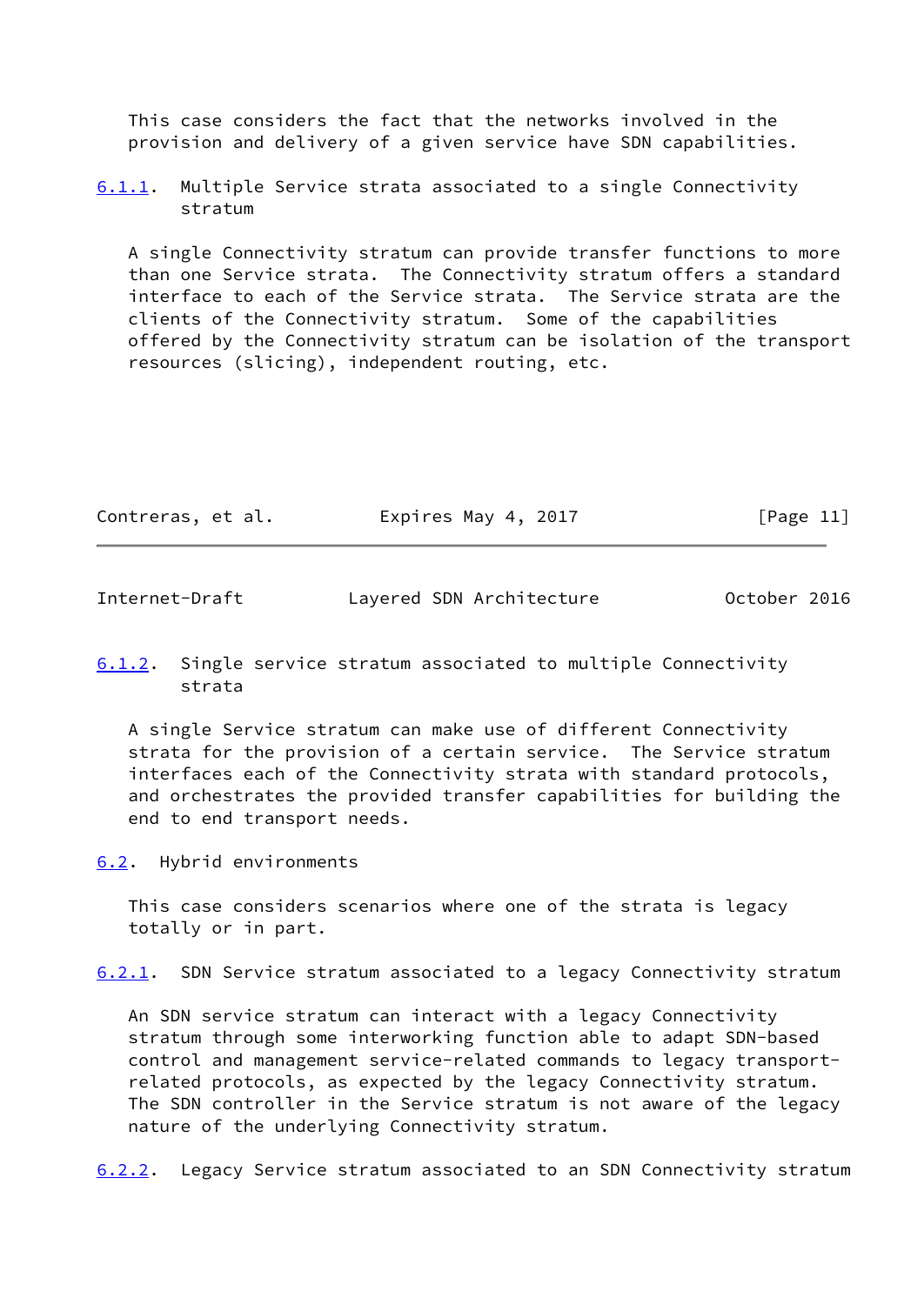A legacy Service stratum can work with an SDN-enabled Connectivity stratum through the mediation of and interworking function capable to interpret commands from the legacy service functions and translate them into SDN protocols for operating with the SDN-enabled Connectivity stratum.

<span id="page-13-0"></span>[6.3](#page-13-0). Multi-domain scenarios in Connectivity Stratum

 The Connectivity Stratum can be composed by transport resources being part of different administrative, topological or technological domains. The Service Stratum can yet interact with a single entity in the Connectivity Stratum in case some abstraction capabilities are provided in the transport part to emulate a single stratum.

 Those abstraction capabilities constitute a service itself offered by the Connectivity Stratum to the services making use of it. This service is focused on the provision of transport capabilities, then different of the final communication service using such capabilities.

 In this particular case this recursion allows multi-domain scenarios at transport level.

| Contreras, et al. | Expires May 4, 2017 | [Page 12] |
|-------------------|---------------------|-----------|
|-------------------|---------------------|-----------|

<span id="page-13-2"></span>Internet-Draft Layered SDN Architecture October 2016

 Multi-domain situations can happen in both single-operator and multi operator scenarios. Multi-operator scenarios will be addressed in future versions of the document.

 In single operator scenarios a multi-domain or end-to-end abstraction component can provide an homogeneous abstract view of the underlying heterogeneous transport capabilities for all the domains.

<span id="page-13-1"></span>[7](#page-13-1). Use cases

 This section presents a number of use cases as examples of applicability of this proposal

<span id="page-13-3"></span>[7.1](#page-13-3). Network Function Virtualization

 NFV environments offer two possible levels of SDN control [\[ETSI\\_NFV\\_EVE005](#page-14-9)]. One level is the need for controlling the NFVI to provide connectivity end-to- end among VNFs (Virtual Network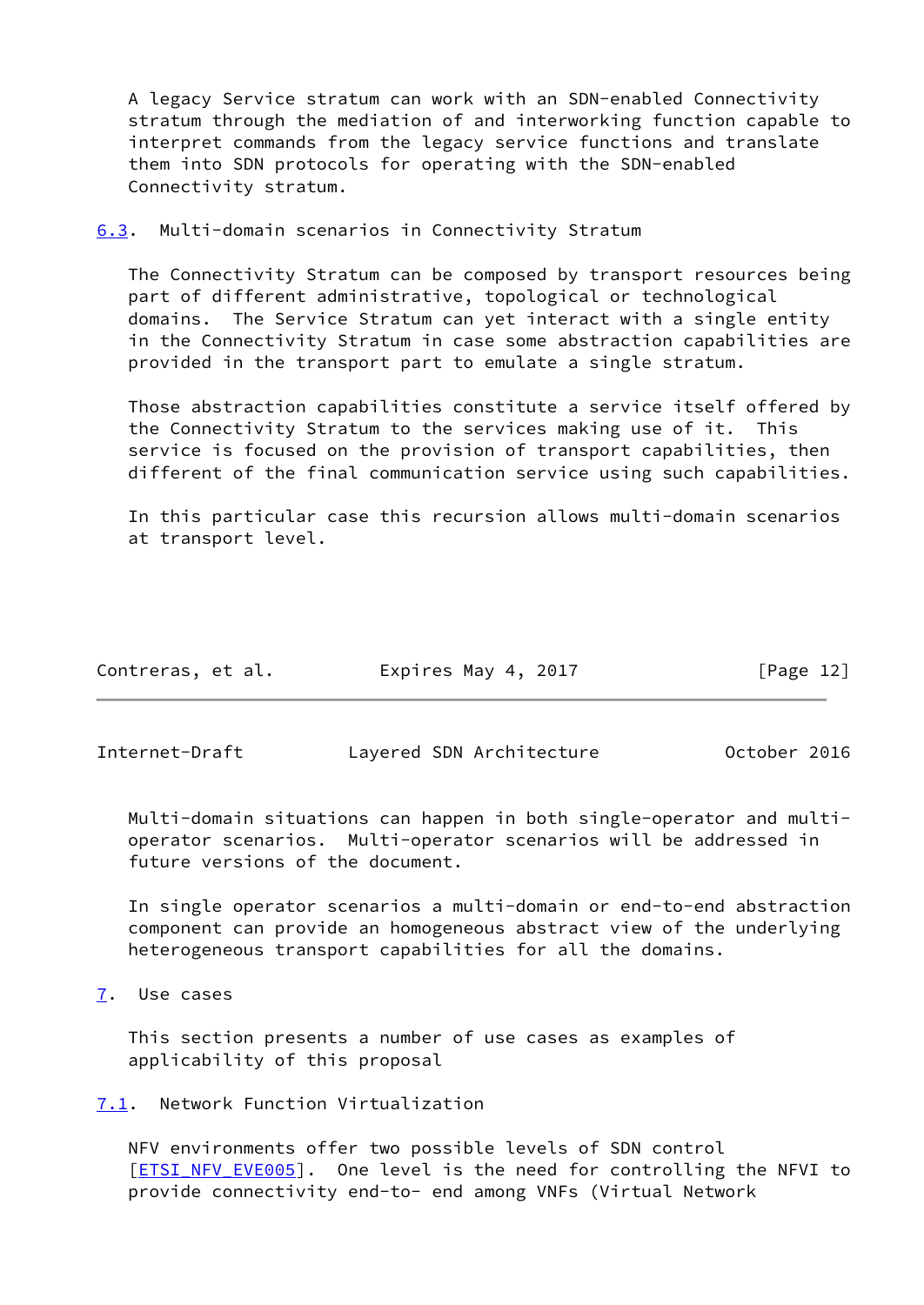Functions) or among VNFs and PNFs (Physical Network Functions). A second level is the control and configuration of the VNFs themselves (in other words, the configuration of the network service implemented by those VNFs), taking profit of the programmability brought by SDN. Both control concerns are separated in nature. However, interaction between both could be expected in order to optimize, scale or influence each other.

<span id="page-14-0"></span>[7.2](#page-14-0). Abstraction and Control of Transport Networks

To be completed.

<span id="page-14-1"></span>[8](#page-14-1). IANA Considerations

TBD.

<span id="page-14-2"></span>[9](#page-14-2). Security Considerations

TBD. Security in the communication between strata to be addressed.

- <span id="page-14-3"></span>[10.](#page-14-3) References
- <span id="page-14-4"></span>[10.1](#page-14-4). Normative References
	- [RFC2119] Bradner, S., "Key words for use in RFCs to Indicate Requirement Levels", [BCP 14](https://datatracker.ietf.org/doc/pdf/bcp14), [RFC 2119](https://datatracker.ietf.org/doc/pdf/rfc2119), DOI 10.17487/RFC2119, March 1997, <<http://www.rfc-editor.org/info/rfc2119>>.

Contreras, et al. **Expires May 4, 2017**[Page 13]

<span id="page-14-6"></span>Internet-Draft Layered SDN Architecture October 2016

<span id="page-14-7"></span> [Y.2011] "General principles and general reference model for Next Generation Networks", ITU-T Recommendation Y.2011 , October 2004.

<span id="page-14-5"></span>[10.2](#page-14-5). Informative References

<span id="page-14-9"></span>[ETSI\_NFV\_EVE005]

 "Report on SDN Usage in NFV Architectural Framework", Dicember 2015.

<span id="page-14-8"></span>[I-D.boucadair-connectivity-provisioning-protocol]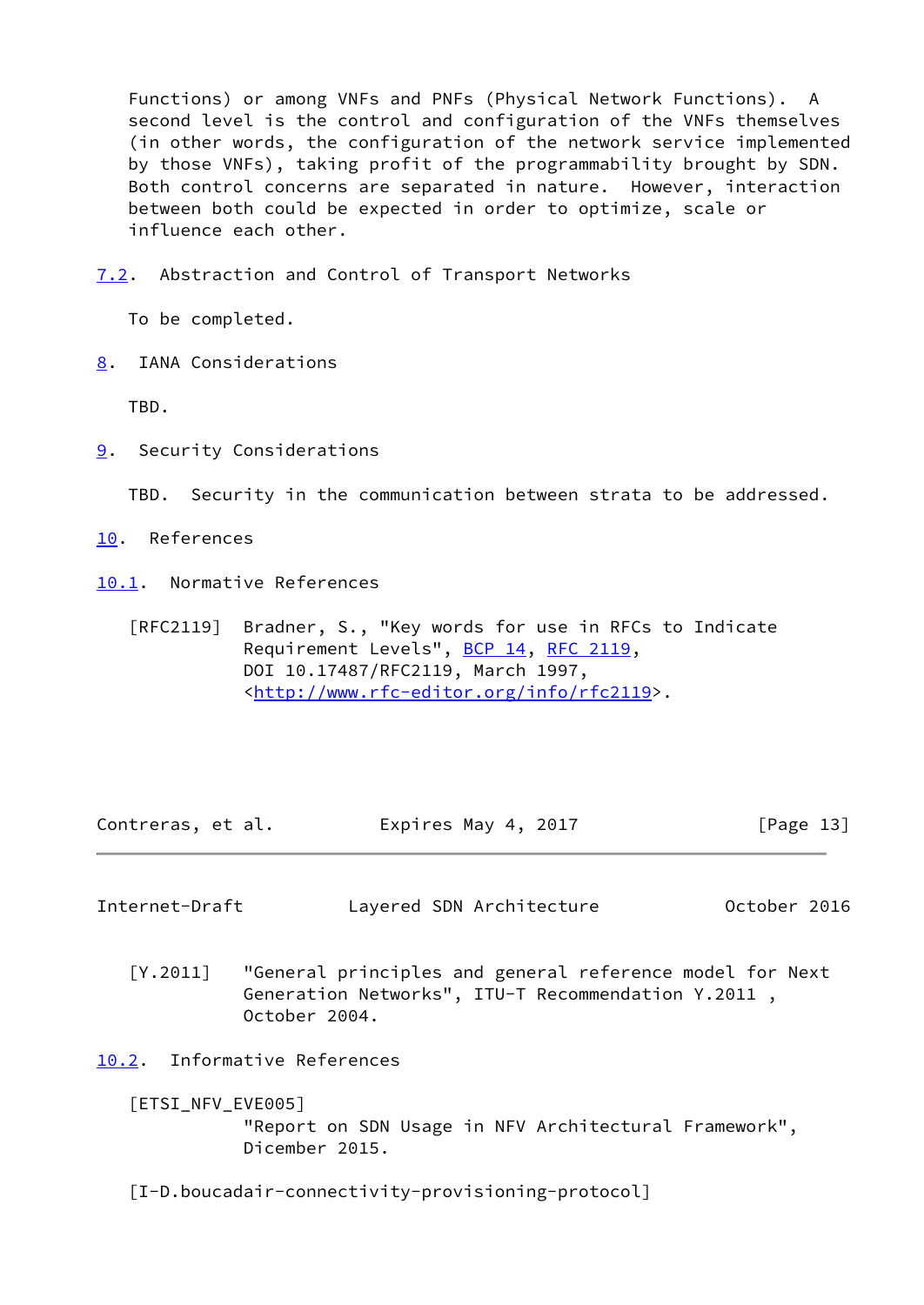Boucadair, M., Jacquenet, C., Zhang, D., and P. Georgatsos, "Connectivity Provisioning Negotiation Protocol (CPNP)", [draft-boucadair-connectivity](https://datatracker.ietf.org/doc/pdf/draft-boucadair-connectivity-provisioning-protocol-12) [provisioning-protocol-12](https://datatracker.ietf.org/doc/pdf/draft-boucadair-connectivity-provisioning-protocol-12) (work in progress), June 2016.

- <span id="page-15-0"></span> [ONFArch] Open Networking Foundation, "SDN Architecture, Issue 1", June 2014, <[https://www.opennetworking.org/images/stories/downloads/](https://www.opennetworking.org/images/stories/downloads/sdn-resources/technical-reports/TR_SDN_ARCH_1.0_06062014.pdf) [sdn-resources/technical-reports/](https://www.opennetworking.org/images/stories/downloads/sdn-resources/technical-reports/TR_SDN_ARCH_1.0_06062014.pdf) [TR\\_SDN\\_ARCH\\_1.0\\_06062014.pdf>](https://www.opennetworking.org/images/stories/downloads/sdn-resources/technical-reports/TR_SDN_ARCH_1.0_06062014.pdf).
- [RFC7297] Boucadair, M., Jacquenet, C., and N. Wang, "IP Connectivity Provisioning Profile (CPP)", [RFC 7297](https://datatracker.ietf.org/doc/pdf/rfc7297), DOI 10.17487/RFC7297, July 2014, <<http://www.rfc-editor.org/info/rfc7297>>.
- [RFC7426] Haleplidis, E., Ed., Pentikousis, K., Ed., Denazis, S., Hadi Salim, J., Meyer, D., and O. Koufopavlou, "Software- Defined Networking (SDN): Layers and Architecture Terminology", [RFC 7426](https://datatracker.ietf.org/doc/pdf/rfc7426), DOI 10.17487/RFC7426, January 2015, [<http://www.rfc-editor.org/info/rfc7426](http://www.rfc-editor.org/info/rfc7426)>.

Authors' Addresses

 Luis M. Contreras Telefonica Ronda de la Comunicacion, s/n Sur-3 building, 3rd floor Madrid 28050 Spain

 Email: luismiguel.contrerasmurillo@telefonica.com URI: <http://lmcontreras.com>

| Contreras, et al. | Expires May 4, 2017 | [Page 14] |
|-------------------|---------------------|-----------|
|                   |                     |           |

 Carlos J. Bernardos Universidad Carlos III de Madrid Av. Universidad, 30 Leganes, Madrid 28911